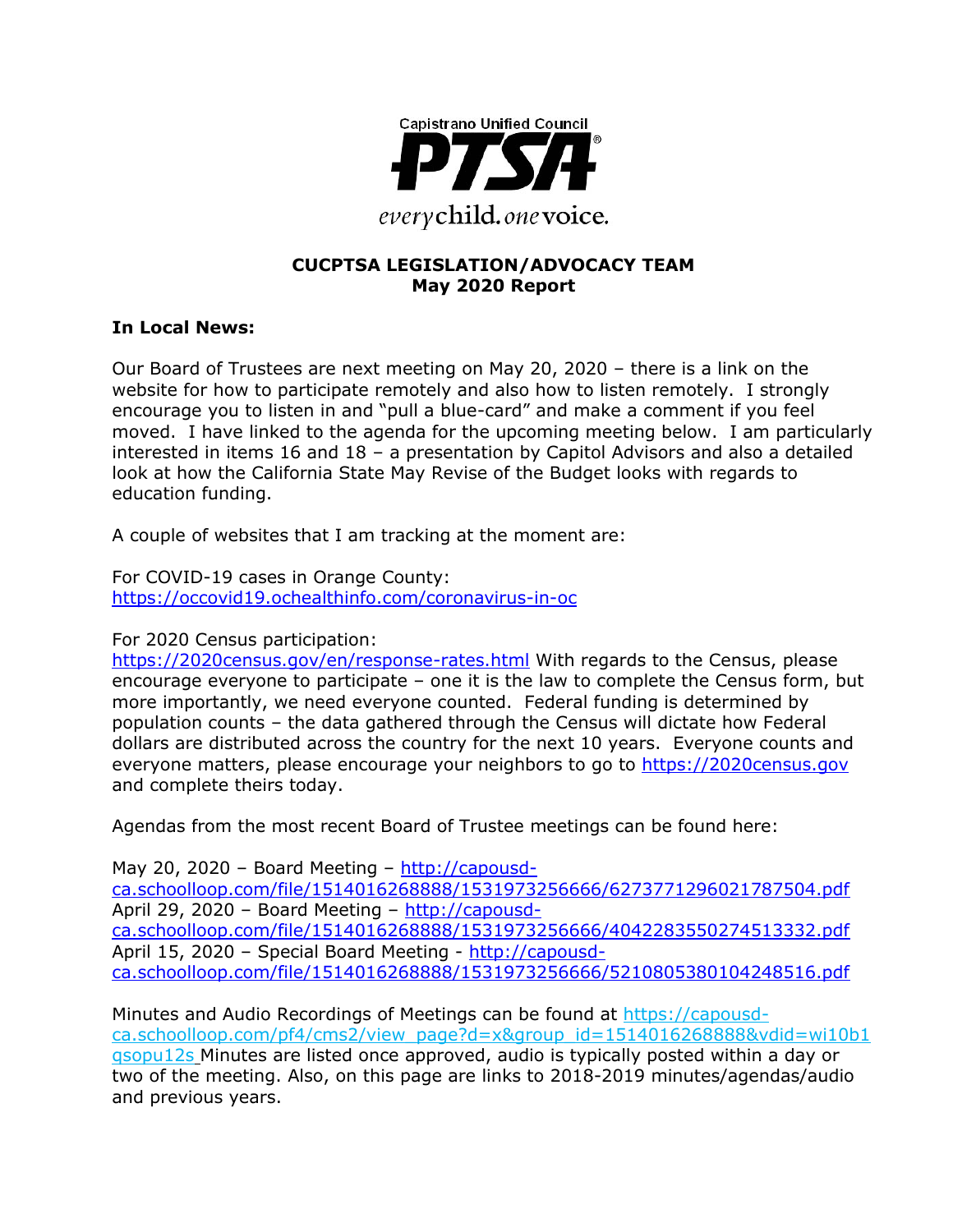## **From Fourth District PTA:**

### **Teleconferencing Points for Legislative Chairs, May 2020**

Details are in the May issue of the *Advocacy Communicator.*

- The National PTA is calling for action. We need to contact our federal legislators and tell them that our schools need more money to recover from this pandemic. You can do that easily at PTA.org under Advocacy, or follow the link in the newsletter.
- The newsletter has a couple of articles that highlight why we need federal help. A blog by former California State PTA President Carol Kocivar describes five actions that need to be taken right away, most of which involve federal funding increases. A blog by Jeff Camp talks about the reasons why California's school funding is insufficient.
- The *Communicator* also lists several articles at EdSource.org that provide important information about how California schools will deal with the pandemic.
- School districts will not be required to submit their Local Control and Accountability Plans by July 1 this year. Instead they will develop one-year plans describing how they will meet the challenges of this pandemic. Those reports are due to the county department of education by December 15.
- Petitions to put the Schools and Communities First initiative on the November 2020 ballot were turned in with more than 1.7 million signatures. The petition would change property tax requirements only for commercial and industrial property and would raise up to \$12 billion in additional funding per year, with 40 percent of that going to schools.

Back issues of the Communicator can be found at: <http://www.fourthdistrictpta.org/advocacy-communicator/>

#### **CA PTA Monthly Advocacy Calls:**

Join California State PTA Director of Legislation Shereen Walter and members of the Legislation Team on **Wednesday, May 6th** from 7:00 - 8:00 p.m. for a webinar. The group will discuss a variety of topics.

Please watch for an email from the California PTA with Webinair details.

#### **In State News:**

**List: Many California K-12 schools closed for in-person instruction due to coronavirus** by Sydney Johnson – This article is being updated regularly. As the number of confirmed coronavirus cases continues to grow, EdSource is tracking how California K-12 schools are responding. There are 247 confirmed cases of the coronavirus in California as of March 13, and five deaths caused by the virus. <https://edsource.org/2020/california-k-12-schools-closed-due-to-the-coronavirus/>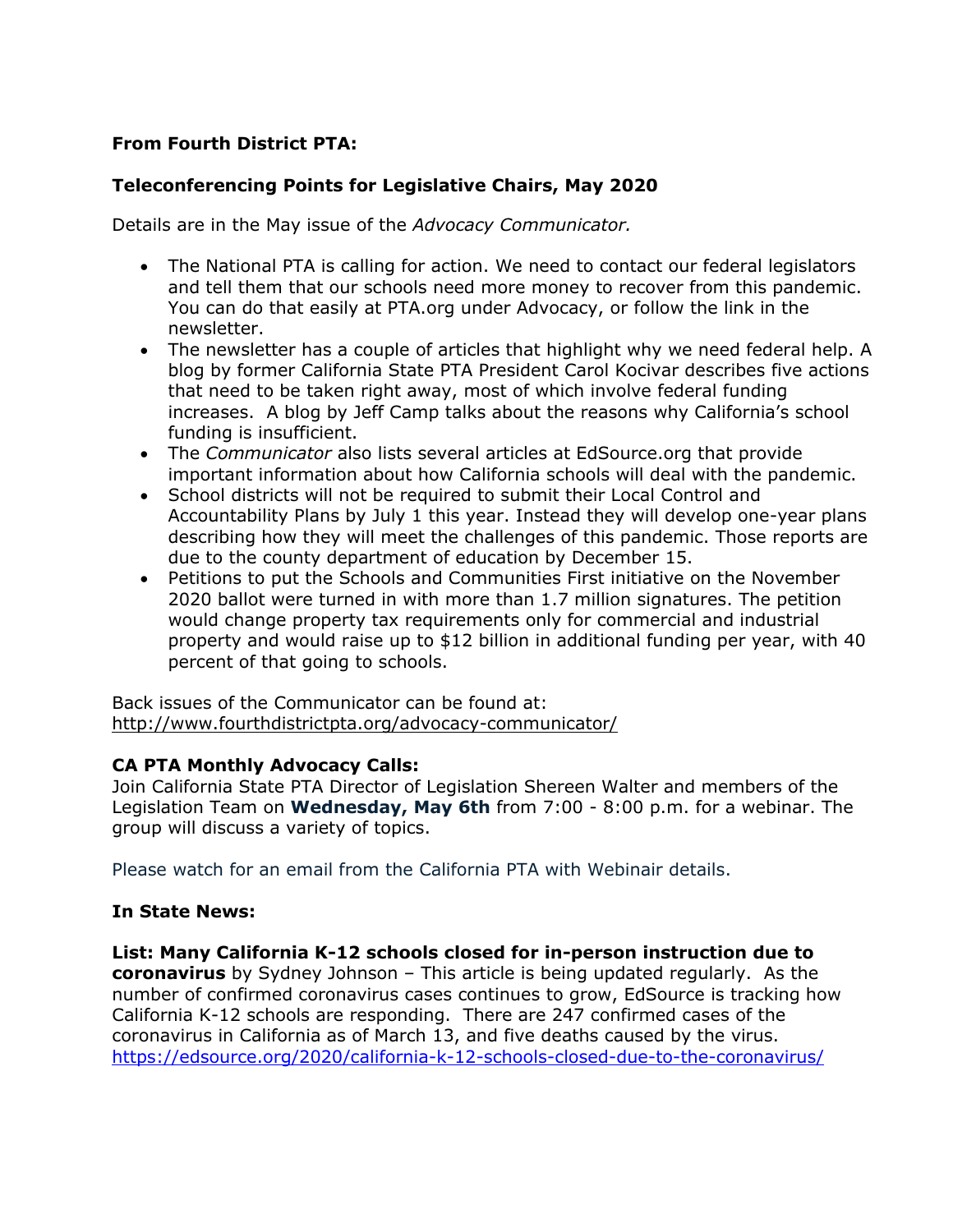**Addressing California students' loss of learning shapes plan to reopen schools – Gov. Newsom says schools could reopen as soon as late July, early August –** by John Fensterwald – April 28, 2020 – In an surprise announcement Tuesday, Gov. Gavin Newsom suggested reopening schools as soon as late July or early August to mitigate the loss of learning that all students – but especially low-income black and Latino students – have experienced during two months of school closures due to the coronavirus pandemic. - "That learning loss is very real," Newsom said during his daily update on the coronavirus. "and from a socio-economic frame, from a racial justice frame, this is even more compounding and more challenging. And so, it is incumbent upon us to think anew with respect to the school year." - Reopening school would be part of the second – and next – of four phases of returning life to normal. Newsom offered no further details about how an early start would work, how it would be paid for or phased in by counties where public health officials would have the final say on conditions for reopening schools. As he was speaking, a panel of finance experts and state officials was warning legislators at a budge hearing not to count on any increases in education spending next year, and that state revenue losses could exceed that of the Great Recession. Read the complete article at: [https://edsource.org/2020/gov](https://edsource.org/2020/gov-newsom-says-schools-could-reopen-as-soon-as-late-july-early-august/)[newsom-says-schools-could-reopen-as-soon-as-late-july-early-august/](https://edsource.org/2020/gov-newsom-says-schools-could-reopen-as-soon-as-late-july-early-august/)

**Can California schools put safety measures in place in time to open early? Many district leaders skeptical** – by Diana Lambert and John Fensterwald – May 4, 2020 – The unexpected announcement that California schools could resume as early as late July or early August was met with immediate pushback and raised more questions than answers for school districts, teachers and parents. - Gov. Gavin Newsom's suggestion to reopen schools – aimed at mitigating the learning loss resulting from school closures that began in mid-March in response to the coronavirus pandemic – means some schools would start the school year earlier than usual. - There are concerns that schools will not have enough time and funding to stagger school schedules and create social distancing and related health plans to keep students and staff safe if campuses are reopened in late July or early August. Read the complete article at: [https://edsource.org/2020/can-california-schools-put-safety-measures-in](https://edsource.org/2020/can-california-schools-put-safety-measures-in-place-in-time-to-open-early-many-district-leaders-skeptical/)[place-in-time-to-open-early-many-district-leaders-skeptical/](https://edsource.org/2020/can-california-schools-put-safety-measures-in-place-in-time-to-open-early-many-district-leaders-skeptical/) As of the time I am writing this report, CUSD has not made any plans to either start school before the originally scheduled date of August 18, 2020, or to delay the start of school. Further discussions are going on and will be discussed further at the May 20, 2020, school board meeting.

**The coming storm: big budget cuts, rising costs for California schools: By one projection, a 15% cut may await schools in 2020-21**by John Fensterwald – May 6, 2020 – State officials insist it's too early to predict the size of the fiscal hole in the 2020-21 state budget. The filing deadline for the income and capital gains taxes for last year has been pushed back to July, and the path of the coronavirus remains unpredictable. - Next week, when he releases the May revision of the state budget from January, Gov. Gavin Newsom will likely say it'll be bad, but stay tuned for the details later this summer. Read the complete article at: [https://edsource.org/2020/the-coming-storm-big-budget-cut-rising-costs-for-california](https://edsource.org/2020/the-coming-storm-big-budget-cut-rising-costs-for-california-schools/)[schools/](https://edsource.org/2020/the-coming-storm-big-budget-cut-rising-costs-for-california-schools/) Hint – it is bad, significantly worse than what was experienced during the

Great Recession of 2008 and 2009. We are going to have to push for every dollar for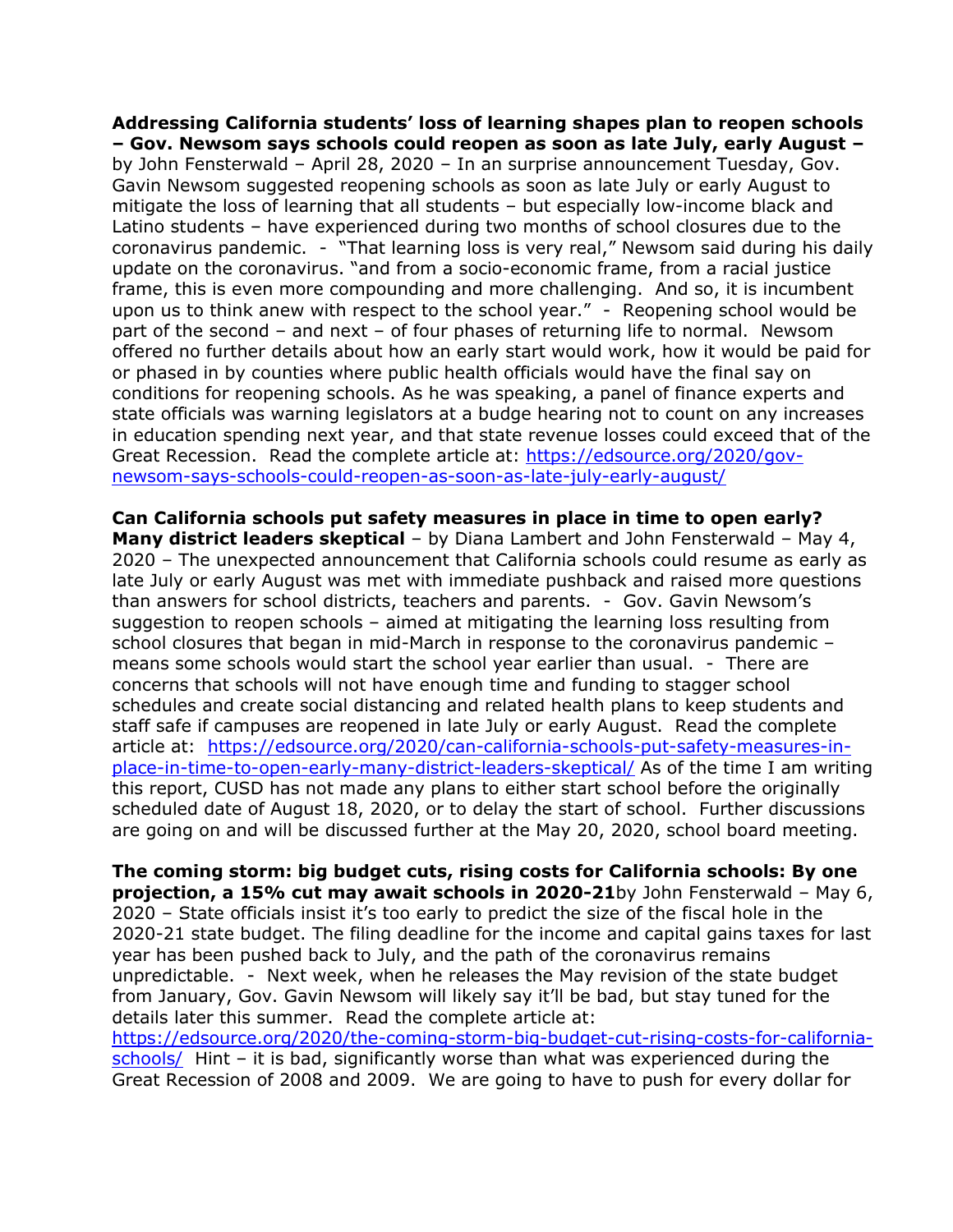education from every source possible – both state and federal. This is where the focus of our advocacy will be over the coming years.

**How bad will it be? One expert looks at K-12 budget cuts on the horizon – Transcript of school consultant Bob Blattner's podcast interview –** by Edsource Staff – April 30, 2020 – Bob Blattner, principal of Blattner & Associates, is a Sacramento-based education consultant who specializes in California school finance. This Week in California Education podcast co-hosts Louis Freedberg and John Fensterwald interviewed him about forecasts for an economic recession and the potential impact on school funding that the coronavirus will cause. You can listen to the podcast at [https://edsource.org/podcast/districts-brace-for-budget-cuts-teachers-rise](https://edsource.org/podcast/districts-brace-for-budget-cuts-teachers-rise-to-distance-learnings-challenge)[to-distance-learnings-challenge](https://edsource.org/podcast/districts-brace-for-budget-cuts-teachers-rise-to-distance-learnings-challenge) or you can read the transcript of the interview at: [https://edsource.org/2020/how-bad-will-it-be-one-expert-looks-at-k-12-budget-cuts](https://edsource.org/2020/how-bad-will-it-be-one-expert-looks-at-k-12-budget-cuts-on-the-horizon/)[on-the-horizon/](https://edsource.org/2020/how-bad-will-it-be-one-expert-looks-at-k-12-budget-cuts-on-the-horizon/) Blattner doesn't paint a rosy picture of the economy. To quote "It's going to be really bad. It's really bad already. One thing that makes this so different from the Great Recession, which was awful, is we're getting hammered from both sides as a result of COVID-19."

**California school districts to get 5-month reprieve to adopt next year's accountability plan – Without accurate data, districts can't set spending priorities for LCAP** by John Fensterwald – April 22, 2020 – With so much on their plates already and revenue projections so much in flux, California school districts had assumed they'd get a reprieve from filing their next Local Control and Accountability Plan, the document that would spell out their spending priorities for 2020-21. The only question was whether Gov. Gavin Newsom would delay or suspend the LCAP for next year. - Newsom apparently will choose delay in an executive order to be published within days. During a webinar Tuesday, California Department of Education officials said they expect the governor will push back the deadline for completing the accountability document to mid-December, after districts have a clear enough picture of the state finances to revise their own budgets. Newsom decided not to suspend the LCAP for a year, as school management groups like the California School Boards Association and the Association of California School Administrators had called for. Read the complete article at: [https://edsource.org/2020/california-school-districts-to-get-5](https://edsource.org/2020/california-school-districts-to-get-5-month-reprieve-to-adopt-next-years-accountability-plan/) [month-reprieve-to-adopt-next-years-accountability-plan/](https://edsource.org/2020/california-school-districts-to-get-5-month-reprieve-to-adopt-next-years-accountability-plan/)

#### **At the National Level:**

**Extend the school year into the summer – online** by Jeff Camp and Carol Kocivar – Unfortunately, the CARES Act falls short not only for the needs of the summer, but for the school year that comes after it. The California Legislative Analyst Office estimates that California will receive an amount in the neighborhood of \$1.6 billion for all of K-12 education. This is budget dust – less than 1 percent of the total CARES package, and on the order of less than \$500 per high-need student. It's far too little to help states sustain schools in a pandemic. Students deserve better than budget dust. Read the complete article at: [https://edsource.org/2020/extend-the-school-year-into-the](https://edsource.org/2020/extend-the-school-year-into-the-summer-online/)[summer-online/](https://edsource.org/2020/extend-the-school-year-into-the-summer-online/)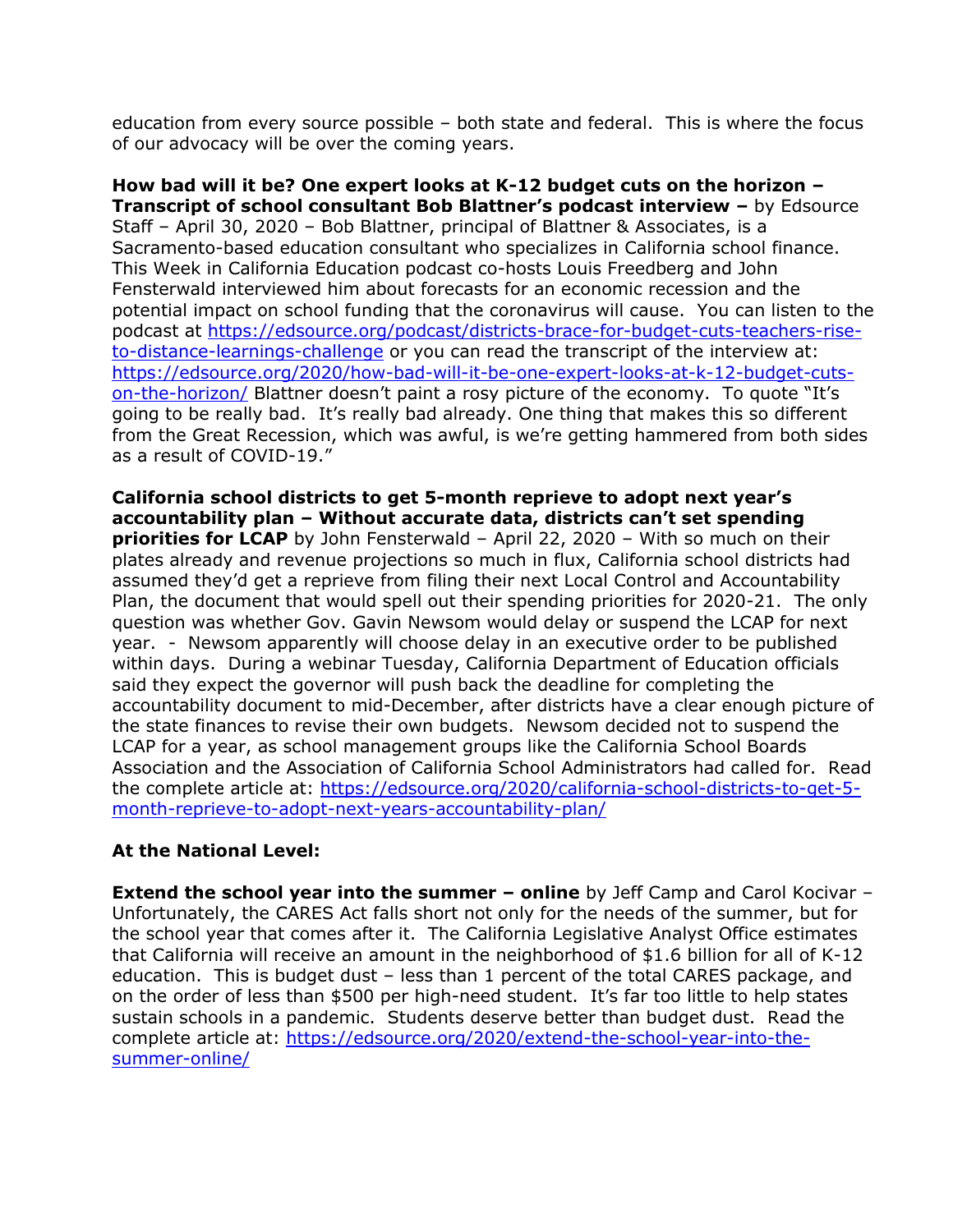**Schools need a big influx of federal money – with strings attached, union think tank argues** by Matt Barnum – April 24, 2020 – The federal government should flood public schools with money – strings attached – to make up for the rapid declines in state funding caused by the coronavirus. – That's the argument being made in a report released Friday ( [https://www.shankerinstitute.org/resource/coronavirus-pandemic](https://www.shankerinstitute.org/resource/coronavirus-pandemic-and-k-12-education-funding)[and-k-12-education-funding](https://www.shankerinstitute.org/resource/coronavirus-pandemic-and-k-12-education-funding) ) by the Shanker Institute, a think tank affiliated with the American Federation of Teachers. To get those federal dollars, states would have to ensure that high-poverty school districts don't face bigger state cuts. – "Education funding is primarily a state and local affair, and so truly sustainable solutions cannot take the form of federal aid with states continuing business as usual." Wrote Bruce Baker and Matthew Di Carlo. Read the complete article at: [https://www.chalkbeat.org/2020/4/24/21233562/federal-aid-schools-education](https://www.chalkbeat.org/2020/4/24/21233562/federal-aid-schools-education-coronavirus-economy-shanker-institute-report)[coronavirus-economy-shanker-institute-report](https://www.chalkbeat.org/2020/4/24/21233562/federal-aid-schools-education-coronavirus-economy-shanker-institute-report)

**4 states receive 'emergency education relief' funds – Part of the federal funding package passed in March, the block grant gives governors wide discretion to use the money for K-12 or higher education.**  $-$  **by Linda Jacobson –** April 29, 2020 – Hawaii, Louisiana, Maryland and Maine are the first states to apply for and receive emergency education funds totaling nearly \$3 billion they can use for either K-12 or higher education, according to the U.S. Department of Education. - California is eligible for up to \$355 million (of which we think CUSD would receive about \$5.1 million.) Unfortunately, the \$13.2 billion in this original act is a far cry from the actual funds needed. Additional requests for up to \$200 billion are already being made to cover costs for K12 education and special education. Read the complete article at: [https://www.educationdive.com/news/4-states-receive-emergency-education-relief](https://www.educationdive.com/news/4-states-receive-emergency-education-relief-funds/)[funds/](https://www.educationdive.com/news/4-states-receive-emergency-education-relief-funds/)

**Big variations per student in what California districts will get in federal stimulus aid: They're hoping there will be another, bigger package from Congress** by John Fensterwald and Daniel J. Willis – May 5, 2020 – By July 1, California school districts should get some financial relief from their share of \$1.65 billion in federal stimulus funds that the state is expected to receive. Educators are hoping it will be the first installment of a bigger influx of federal aid later this summer that will let them shore up their budgets from expected cuts in state funding, as well as cover additional expenses from the coronavirus. Read the complete article at: [https://edsource.org/2020/big-variations-per-student-in-what-california-districts-will](https://edsource.org/2020/big-variations-per-student-in-what-california-districts-will-get-in-federal-stimulus-aid/)[get-in-federal-stimulus-aid/](https://edsource.org/2020/big-variations-per-student-in-what-california-districts-will-get-in-federal-stimulus-aid/)

**Searchable database: How much will California school districts get in coronavirus funds?** By Daniel J. Willis – May 5, 2020 – The \$2.2 trillion Corona virus Aid, Relief, and Economic Security Act or CARES Act includes \$13.5 billion in direct funding for K-12 districts. California will receive \$1.65 billion, with 10 percent set aside for emergencies designate by the California Department of Education. This database shows the amount going to each school district, county office of education and charter schools by July 1 in total and per student to allow for the differences in district enrollment. Distribution is based on a district's share of federal Title 1 funding which uses a formula based primarily on the number of students whose family income is below the federal poverty threshold of \$26,200 for a family of four and who receive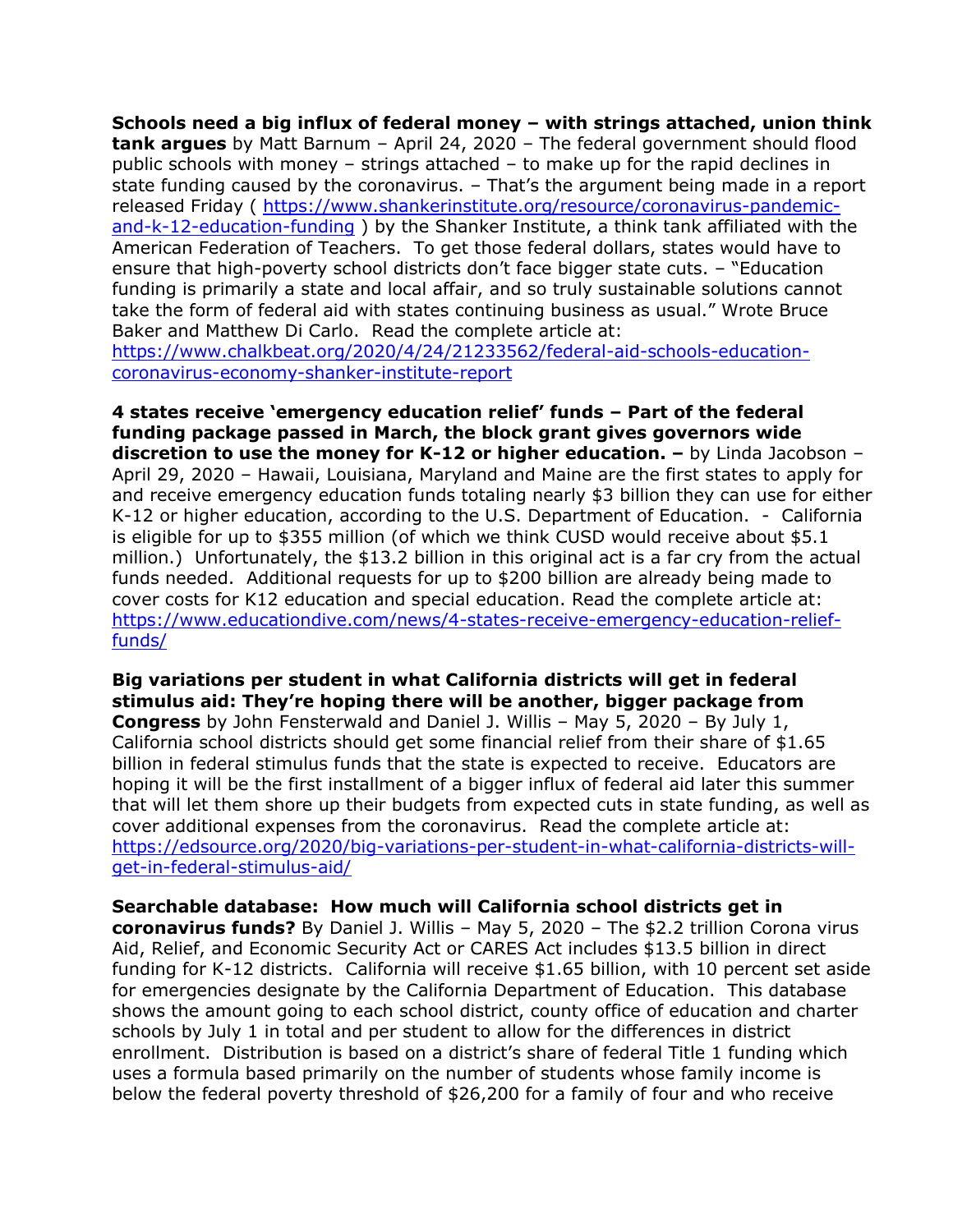Temporary Assistance for Needy Families. Search the database at: [https://edsource.org/2020/searchable-database-how-much-will-california-school](https://edsource.org/2020/searchable-database-how-much-will-california-school-districts-get-in-emergency-stimulus-funds/)[districts-get-in-emergency-stimulus-funds/](https://edsource.org/2020/searchable-database-how-much-will-california-school-districts-get-in-emergency-stimulus-funds/) (Spoiler - CUSD is only scheduled to receive \$80/student from this relief package. Not nearly enough to cover the needs of our students.)

**Report: Teacher pension debt is 'crowding out' funding for education – As the economy declines, states' unfunded obligation s will only get worse. But experts offer 5 ways district leaders can respond to rising teacher pension liabilities.** By Linda Jacobson – April 21, 2020 – Between 2001 and 2018, the proportion of state education funding used to pay teacher retirement costs increased from 7.5% to 14.4%, creating a tug of war between pension liabilities and spending on teacher raises, lower class sizes, and programs for students, such as arts, sports and other enrichment opportunities, according to a report (available here: <https://equable.org/hiddenfundingcuts/> ) released Tuesday. - Over that same time period – which included "slashed allocations to school districts" because of the Great Recession – pension debt climbed from less than \$20 billion to over \$640 billion, representing a type of "hidden K-12 funding cut" wrote Jonathan Moody and Anthony Randazzo of the Equable Institute, a nonprofit focusing on retirement plan sustainability. Read the complete article at:

[https://www.educationdive.com/news/report-teacher-pension-debt-is-crowding-out](https://www.educationdive.com/news/report-teacher-pension-debt-is-crowding-out-funding-for-education/)[funding-for-education/](https://www.educationdive.com/news/report-teacher-pension-debt-is-crowding-out-funding-for-education/)

#### **As schools brace for more challenges, federal help is urgently needed –**

Commentary by Rick Miller – April 22, 2020 – Creating clarity on what the next chapter for schools looks like and getting students safely back into school next fall will be one of the biggest challenges facing our nation's educational system in modern times. - As districts begin to plan for how they will eventually welcome California students back to classrooms, President Trump and Congress need to put forth a federal education stimulus package that moves our schools toward more stable fiscal ground. Read the entire article at: [https://edsource.org/2020/as-schools-brace-for-more-challenges](https://edsource.org/2020/as-schools-brace-for-more-challenges-federal-help-is-urgently-needed/)[federal-help-is-urgently-needed/](https://edsource.org/2020/as-schools-brace-for-more-challenges-federal-help-is-urgently-needed/)

**7 students in a class? Not practical, school operations officials say: District officials are exploring products that can keep buildings cleaner, but they're skeptical of some of the plans for enforcing social distancing in schools.** By Linda Jacobson – May 6, 2020 – Thermal cameras that take students' and staff members' temperatures as they enter a school, flooring with one-way directions and "self-cleaning" windows that use UV light to clean the air inside a room are among the products school operations officials are considering as they begin preparing for schools to reopen – whenever that is. Read the complete article on how coronavirus has changed schools and school maintenance at: [https://www.educationdive.com/news/7](https://www.educationdive.com/news/7-students-in-a-class-not-practical-school-operations-officials-say/) [students-in-a-class-not-practical-school-operations-officials-say/](https://www.educationdive.com/news/7-students-in-a-class-not-practical-school-operations-officials-say/)

**Ed Department IDEA waiver requests create need for 'clarity and certainty' – IEP meeting timeline an reevaluation requirements would remain untouched if Congree approves the request, requiring district to find ways to continue providing those services.** By Naaz Modan – April 29, 2020 – As part of the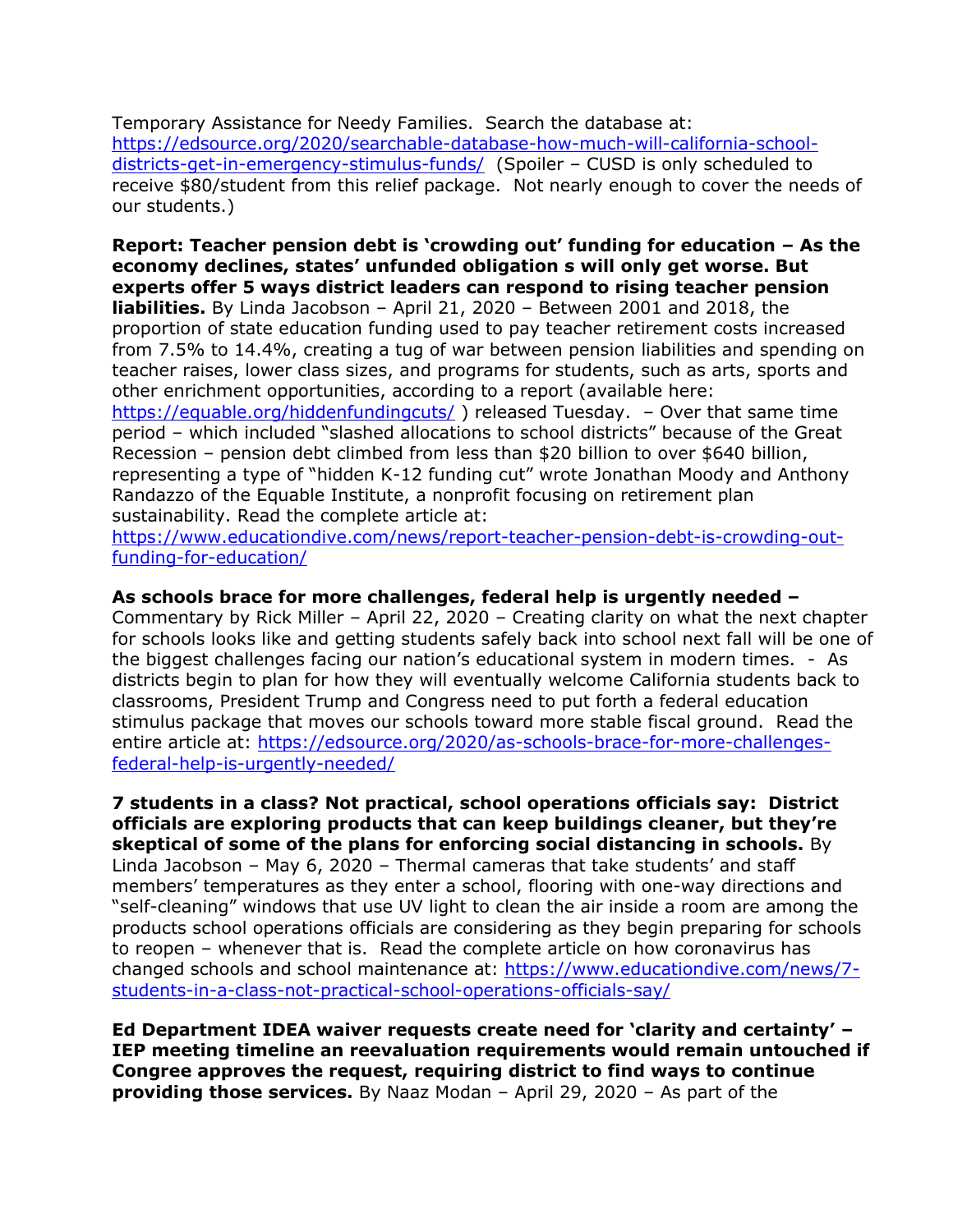Coronavirus Aid, Relief, and Economic Security Act, U.D. Secretary of Education Betsy DeVos this week submitted to Congress waiver requests that, among other changes, include flexibilities for transition timelines under the Individuals with Disabilities Education Act. Read the complete article at: [https://www.educationdive.com/news/ed](https://www.educationdive.com/news/ed-department-idea-waiver-requests-leave-need-for-clarity-and-certainty)[department-idea-waiver-requests-leave-need-for-clarity-and-certainty](https://www.educationdive.com/news/ed-department-idea-waiver-requests-leave-need-for-clarity-and-certainty)

**Federal special education law must stay intact during school closures, DeVos says – School districts had asked for temporary waivers to avoid lawsuits from parents.** By Carolyn Jones - April 227, 2020 - School districts must comply with federal special education laws during the school closures despite pleas from school administrators for flexibility, U.S. Education Secretary Betsy DeVos announced Monday. - Responding to a request from Congress for recommendations on changes to special education requirements during the coronavirus pandemic, DeVos declined to waive the bulk of the Individuals with Disabilities Education Act, saying "learning must continue for all students during the COVID-19 national emergency." Read the complete article at: [https://edsource.org/2020/federal-special-education-law-must-stay-intact-during](https://edsource.org/2020/federal-special-education-law-must-stay-intact-during-school-closures-devos-says/)[school-closures-devos-says/](https://edsource.org/2020/federal-special-education-law-must-stay-intact-during-school-closures-devos-says/)

### **From the National PTA:**

There are two take action letters up on the National PTA website at the moment relating to funding and COVID-19. Please take a moment to email your representatives – there is an easy link to click and send right on the website. You can find them at: <https://www.pta.org/home/advocacy/take-action/write-your-officials>

#### **Advocacy letters for National PTA:**

Please visit the Take Action site<https://www.pta.org/home/advocacy/take-action> to send a letter to your Congress members on the issues of the day/week/month. Here you can keep up-to-date on the latest issues the National PTA is supporting or opposing.

The 116<sup>th</sup> Congress is considering the following legislation items. The National PTA is supporting (green checkmarks) or opposing (red x) the following items:

#### **Child Health and Safety**

H.R. 5: Equality Act | 116th Congress (2019-2020)

H.R. 662: REACH Act | 116th Congress (2019-2020)

H.R. 852: Get the Lead Out of Schools Act | 116th Congress (2019-2020)

H.R. 2311: Anti-Lunch Shaming Act of 2019| 116th Congress (2019-2020)

H.R. 2599: Suicide and Threat Assessment Nationally Dedicated to Universal Prevention Act of 2019| 116th Congress (2019-2020) Ø

္တ Ø Ø

Ø

H.R. 3451: To protect children affected by immigration enforcement actions 116th Congress (2019-2020)

H.R. 3452: To amend part E of title IV of the Social Security Act to ensure that immigration status alone does not disqualify a parent, legal guardian, or relative from being a placement for a foster child, to authorize discretion to a State, county, or other political subdivision of a State to delay filing for termination of parental rights in foster care cases in which an otherwise fit and willing parent or legal guardian has been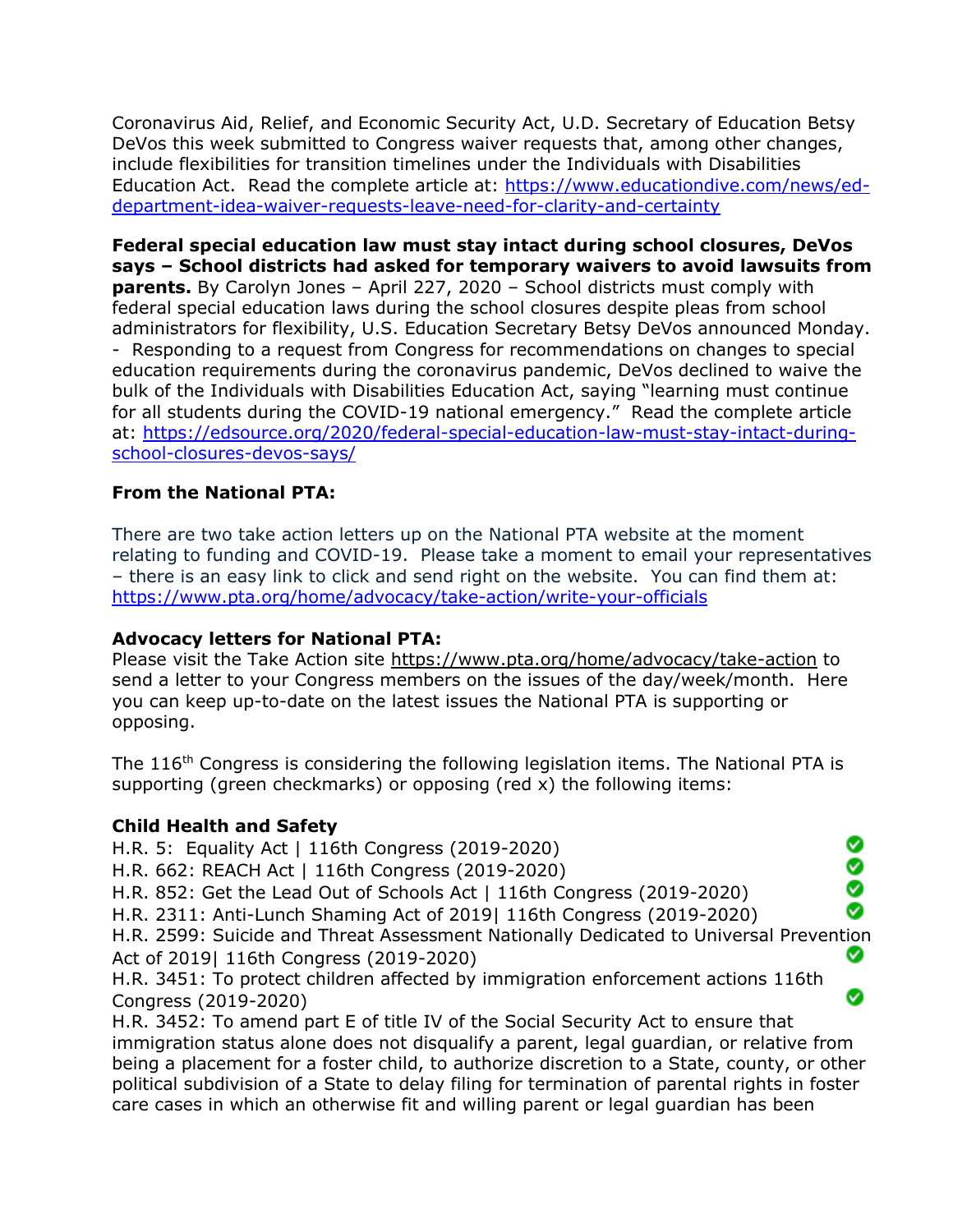deported or is involved in (including detention pursuant to) an immigration 116th Congress (2019-2020)

H.R. 4019: To protect and educate children about the dangers of e-cigarettes and other electronic nicotine delivery systems, and for other purposes 116th Congress (2019-2020)

H.R. 4381: To effectively staff the public elementary schools and secondary schools of the United States with school-based mental health services providers| 116th Congress (2019-2020)

H.R. 4742: To amend the Internal Revenue Code of 1986 to impose a tax on nicotine used in vaping, etc. | 116th Congress (2019-2020)

H.R. 5463: To amend the Richard B. Russell National School Lunch Act to require a study of the time and duration of school lunch periods, and for other purposes | 116th Congress (2019-2020)

H.R. 5611: Protecting Student Athletes from Concussions Act of 2020| 116th Congress (2019-2020)

S. 788: A bill to prohibit discrimination on the basis of sex, gender identity, and sexual orientation, and for other purposes | 116th Congress (2019-2020) Ø

S. 1119: A bill to amend the Richard B. Russell National School Lunch Act to prohibit the stigmatization of children who are unable to pay for meals| 116th Congress (2019- ◙ 2020)

S.1832: A bill to protect and educate children about the dangers of e-cigarettes and other electronic nicotine delivery systems and for other purposes 116th Congress ⊗ (2019-2020)

S. 2097: Protecting Sensitive Locations Act 116th Congress (2019-2020) ☎ S.2492: Suicide Training and Awareness Nationally Delivered for Universal Prevention Act of 2019| 116th Congress (2019-2020) ◙

S. 2499: A bill to effectively staff the public elementary schools and secondary schools of the United States with school-based mental health services providers| 116th Ø Congress (2019-2020)

Ω

S. 2548: A bill to amend the Elementary and Secondary Education Act of 1965 to address and take action to prevent bullying and harassment of students| 116th Congress (2019-2020)

S. 2600: A bill to promote minimum State requirements for the prevention and treatment of concussions caused by participation in school sports and for other purposes| 116th Congress (2019-2020)

## **Education Technology and Student Data Privacy**

H.R. 1693: To require the Federal Communications Commission to make the provision of Wi-Fi access on school buses eligible for E-rate support|116th Congress 2019-2020 Ø S. 558: CAMRA Act| 116th Congress (2019-2020)

S.738: A bill to require the Federal Communications Commission to make the provision of W-Fi access on school buses eligible for E-rate support |116th Congress (2019-2020 S.1167: A bill to require the Assistant Secretary of Commerce for Communications and Information to establish a State Digital Equity Capacity Grant Program, and for other purposes | 116th Congress (2019-2020)

### **Elementary and Secondary Education**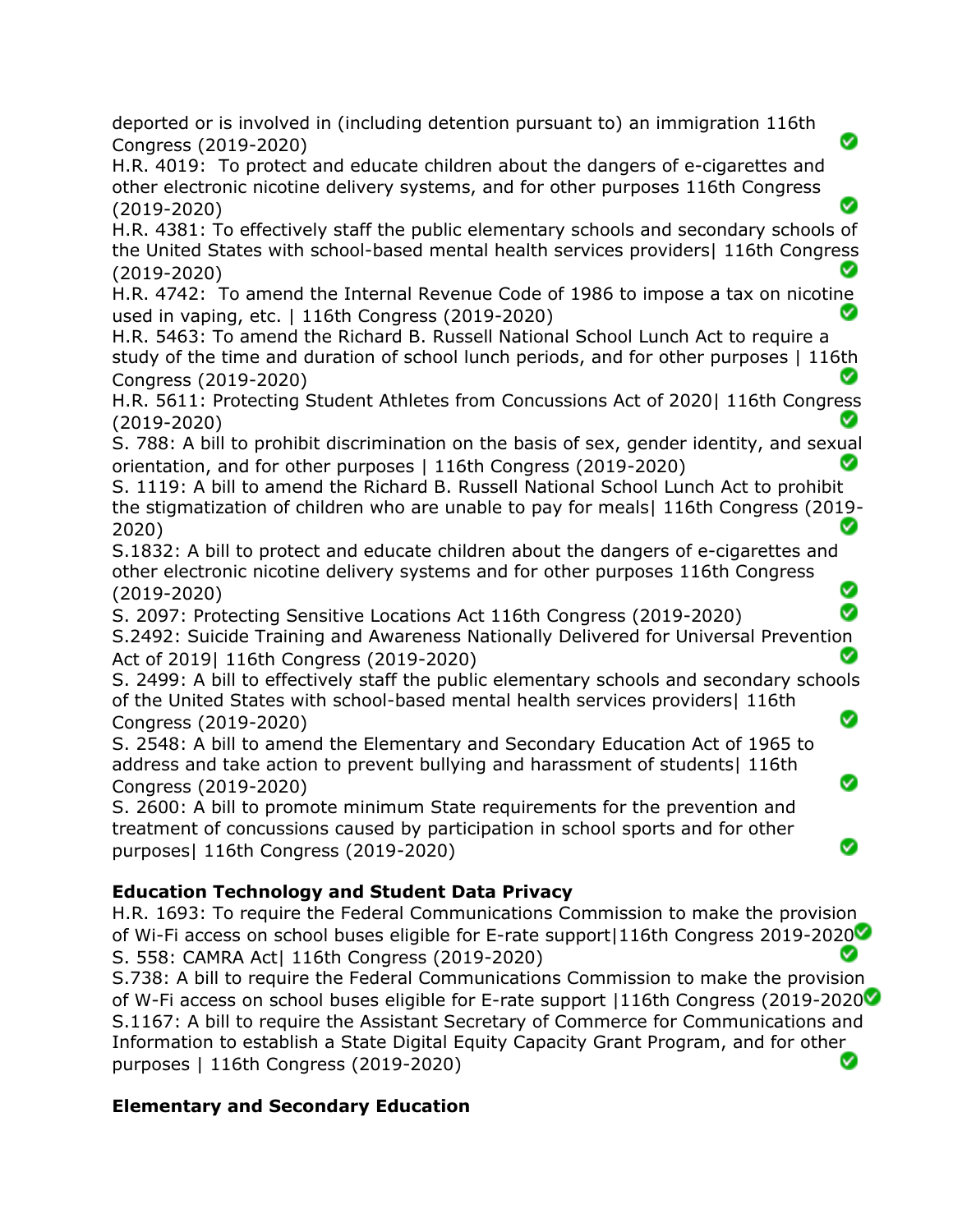H.R. 69: Ending Common Core and Expanding School Choice Act| 116th Congress ೞ (2019-2020) H.R. 865: To provide for the long-term improvement of public school Ø facilities, and for other purposes. | 116th Congress (2019-2020) Ø H.R. 3322: Renew America's Schools Act of 2019 | 116th Congress (2019-2020) H.R. 4220: Chronic Absenteeism Reduction in Every School (CARES) Act| 116th 0 Congress (2019-2020) 88<br>8 S. 5: Educational Opportunities Act. | 116th Congress (2019-2020) S. 213: A bill to amend the SOAR Act. | 116th Congress (2019-2020) S. 235: Teachers Are Leaders Act | 116th Congress (2019-2020) S. 266: A bill to provide for the long-term improvement of public school Ø facilities, and for other purposes. | 116th Congress (2019-2020) S. 579: A bill to provide grants to eligible local educational agencies to help public schools reduce class size in the early elementary grades, and for other purposes. | 116th Congress (2019-2020) S. 1299: A bill to amend the Elementary and Secondary Education Act of 1965 to provide grants to local educational agencies to encourage girls and underrepresented minorities to pursue studies and careers in STEM fields 116th Congress (2019-2020) Ø S. 1890: Renew America's Schools Act of 2019| 116th Congress (2019-2020)

S. 2784: Family Friendly Schools Act. | 116th Congress (2019-2020)

## **Federal Investments in Education**

H.R. 2021: To amend the Balanced Budget and Emergency Deficit Control Act of 1985 and to establish a congressional budget for fiscal year 2020. | 116th Congress (2019- 2020)

H.R. 2315: To require full funding of part A of title 1 of the Elementary and Secondary Education Act of 1965 and the Individuals with Disabilities Act. | 116th Congress (2019- 2020) Ø Ø

H.R. 3647: Impact Aid Infrastructure Act 116th Congress (2019-2020) S.1172: A bill to require full funding of part A of title 1 of the Elementary and Secondary Education Act of 1965 and the Individuals with Disabilities Act | 116th Congress (2019-2020)

## **Gun Safety and Violence Prevention**

H.R. 8: Bipartisan Background Checks Act of 2019 | 116th Congress (2019-2020) Ø H.R. 674: Gun Violence Prevention Research Act of 2019116th Congress(2019-2020) H.R. 1236: Extreme Risk Protection Order Act of 2019 | 116th Congress (2019-2020) ❤ H.R. 1296: Assault Weapons Ban of 2019 | 116th Congress (2019-2020) 0 S. 42: Background Check Expansion Act | 116th Congress (2019-2020) **9** S. 66: Assault Weapons Ban of 2019 | 116th Congress (2019-2020) S. 184: Gun Violence Prevention Research Act | 116th Congress (2019-2020) Ø S. 506: Extreme Risk Protection Order Act of 2019| 116th Congress (2019-2020)

# **Post-Secondary Access and Opportunity**

S. 874: Dream Act of 2019 116th Congress (2019-2020)

⊗

Ø